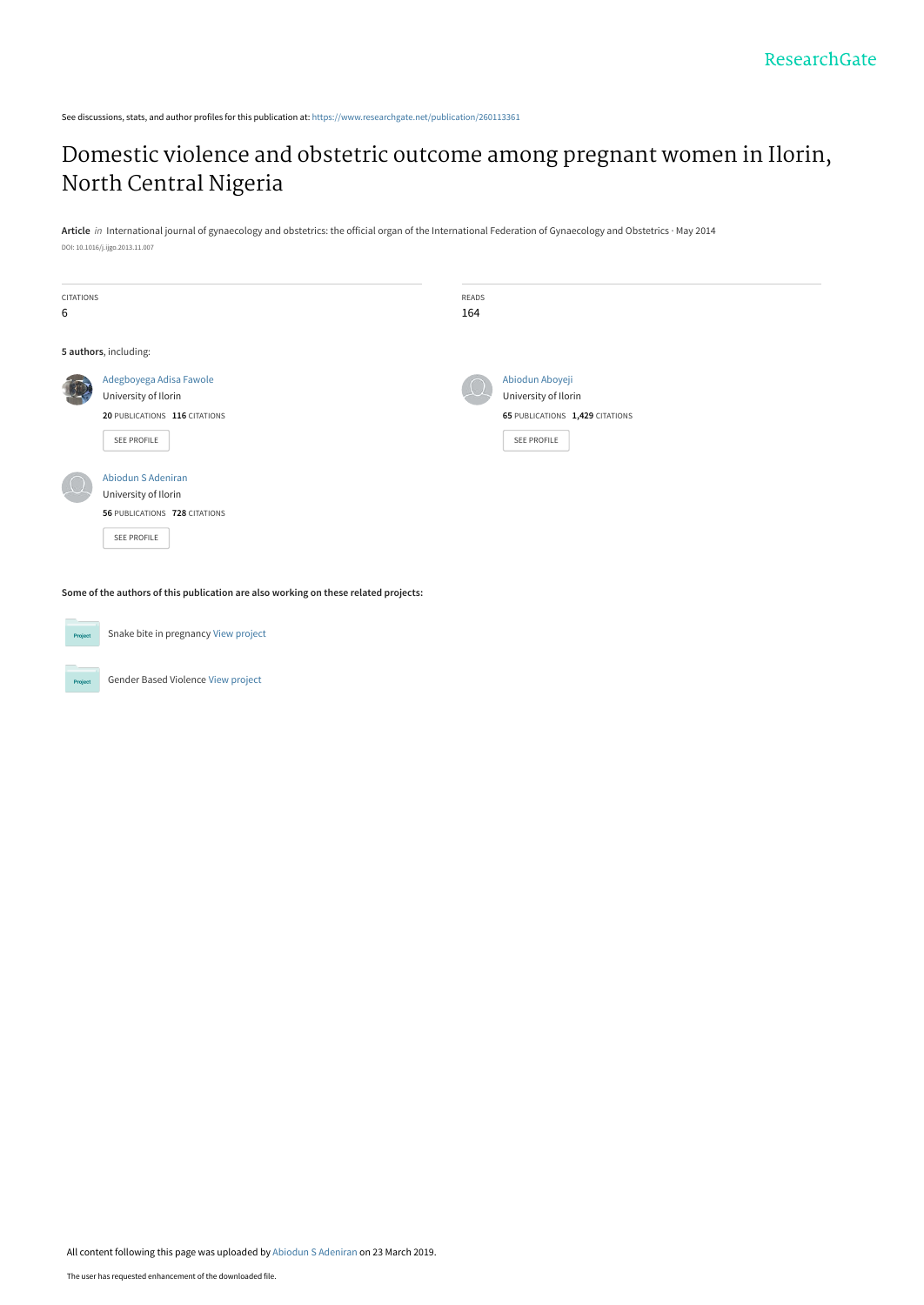## Domestic violence and obstetric outcome among pregnant women in Ilorin, North Central Nigeria Enang E. Eno <sup>a,\*</sup>, Adegboyega A. Fawole <sup>b,c</sup>, Abiodun P. Aboyeji <sup>b,c</sup>, Kikelomo T. Adesina <sup>b,c</sup>, Abiodun S. Adeniran <sup>b,c</sup>

a Department of Obstetrics and Gynecology, Federal Medical Centre, Keffi, Nasarawa state, Nigeria

b Department of Obstetrics and Gynecology, University of Ilorin, Ilorin, Kwara state, Nigeria

 $c$  Department of Obstetrics and Gynecology, University of Ilorin Teaching Hospital, Ilorin, Kwara State, Nigeria

#### article info

Article history: Received 25 August 2013 Received in revised form 7 November 2013 Accepted 27 January 2014

Keywords: Domestic violence Nigeria Obstetric outcome Pregnancy

Pregnancy constitutes a period of heightened risk for domestic violence, which can be physical, sexual, psychological, or emotional. A woman may be at risk irrespective of race, age, socioeconomic status, or educational level [1]. The abdomen is the most common target for physical violence [1].

Women who experience violence during pregnancy have a higher risk of pregnancy loss, preterm delivery, low birth weight neonates, premature rupture of membranes, stillbirth, and increased likelihood of cesarean delivery [1]. The main objective of the present study was to investigate pregnancy outcomes among women who had experienced domestic violence compared with women who had not been abused.

The study was a prospective case–control study conducted at the Obstetrics and Gynecology department, University of Ilorin Teaching Hospital, Ilorin, Nigeria, from January 1 to June 30, 2012. All pregnant women attending the prenatal clinic were informed about the study and those who provided written informed consent were screened for domestic violence using a modified version of the Abuse Assessment Screen [2]. Monogamous families had 1 wife and polygamous families had 2 or more wives. The sample size was determined by the formula for comparison of groups and the sampling method was purposive sampling. Pregnant women recruited to the study were required to affirm or refute whether they had experienced physical, sexual, emotional, or psychological violence during the preceding year or in the index pregnancy that had been perpetrated by an intimate partner. Physical violence included beating or using objects with intent to hurt, while sexual violence included unwanted fondling or forced sex. Emotional or psychological abuse included verbal abuse, humiliation, and isolation. The control group consisted of pregnant women who had not experienced domestic violence matched for parity, age, family type, education level, history of preterm birth, smoking, and ultrasound scan for exclusion of fetal congenital abnormalities. Women with previous uterine surgeries were excluded from the study. Maternal outcome measures included preterm labor or delivery, operative vaginal or cesarean delivery, puerperal pyrexia, breastfeeding problems, anxiety, and depression. Presentation with cervical dilatation greater than or equal to 8 cm was termed late presentation. All instrumental deliveries were performed by the same individual. Neonatal outcomes included prematurity, low birth weight, birth asphyxia, intrauterine fetal death, and perinatal mortality.

Ethical approval was obtained from the ethics and research committee of the University of Ilorin Teaching Hospital before commencing the study. Data were analyzed using SPSS version 18 (IBM, Armonk, NY, USA).  $P < 0.05$  was considered statistically significant.

A total of 200 pregnant women were included in the study, comprising 100 women who had experienced domestic violence (subjects) and 100 pregnant women who had not (controls). The age range for both groups was 18–42 years (mean  $30.18 + 4.78$  years). For other variables, comparisons between the subject and control groups were: 82% vs 89% monogamous families, 25% vs 28% primiparity, 16% vs 12% late booking, and 96% vs 97% married couples. The perpetrator was the woman's husband in 96% of cases of domestic violence. Women who had experienced domestic violence were significantly more likely to have preterm labor ( $P = 0.037$ ), instrumental vaginal delivery ( $P = 0.024$ ), cesarean delivery ( $P < 0.001$ ), breastfeeding problems ( $P = 0.015$ ), postpartum depression ( $P < 0.001$ ), and anxiety disorders ( $P = 0.008$ ) (Table 1). The neonates of the subject group had statistically significant low birth weight ( $P < 0.001$ ), and higher rates of birth asphyxia ( $P < 0.001$ ) and neonatal death ( $P = 0.008$ ) compared with neonates of the control group (Table 2). All instrumental vaginal deliveries were performed because of a prolonged second stage of labor. Cesarean deliveries were performed for fetal distress in 52% compared with 27% of the subject

#### Table 1

Pregnancy outcome among women who had experienced domestic violence (subjects) and women who had not (controls). $\frac{3}{2}$ 

| Outcome                                        | Subjects<br>$(n = 100)$ | Controls<br>$(n = 100)$ | Relative<br>risk | $X^2$ | P value |
|------------------------------------------------|-------------------------|-------------------------|------------------|-------|---------|
| Premature rupture of<br>membranes ( $n = 23$ ) | 14 (14.0)               | 9(9.0)                  | 1.6              | 1.228 | 0.268   |
| Preterm labor ( $n = 16$ )                     | 12(12.0)                | 4(4.0)                  | 3.0              | 4.348 | 0.037   |
| Mode of delivery                               |                         |                         |                  |       |         |
| Instrumental vaginal                           | 4(4.0)                  | 1(1.0)                  | 4.0              | 5.00  | 0.024   |
| $(n = 5)$                                      |                         |                         |                  |       |         |
| Cesarean $(n = 27)$                            | 17 (17.0)               | 10(10.0)                | 1.7              | 22.88 | < 0.001 |
| Puerperal pyrexia ( $n = 4$ )                  | 3(3.0)                  | 1(1.0)                  | 3.0              | 4.082 | 0.250   |
| Puerperal sepsis ( $n = 5$ )                   | 3(3.0)                  | 2(2.0)                  | 1.5              | 0.205 | 0.651   |
| Breastfeeding problems                         | 17 (17.0)               | 6(6.0)                  | 2.8              | 5.944 | 0.015   |
| $(n = 23)$                                     |                         |                         |                  |       |         |
| Depression ( $n = 26$ )                        | 18 (18.0)               | 8(8.0)                  | 2.3              | 21.52 | < 0.001 |
| Anxiety ( $n = 7$ )                            | 6(6.0)                  | 1(1.0)                  | 6.0              | 7.00  | 0.008   |

<sup>a</sup> Values are given as number (percentage) unless otherwise indicated.

#### Table 2

Neonatal outcome among women who had experienced domestic violence (subjects) and women who had not  $($  controls $).$ <sup>a</sup>

| Outcome                                          | Subjects<br>$(n = 100)$ | Controls<br>$(n = 100)$ | Relative<br>risk | $X^2$ | P value |
|--------------------------------------------------|-------------------------|-------------------------|------------------|-------|---------|
| Preterm delivery ( $n = 12$ )<br>Birth weight, g | 9(9.0)                  | 3(3.0)                  | 3.0              | 14.00 | < 0.001 |
| $\leq$ 2500 (n = 20)                             | 12(12.0)                | 8(8.0)                  | 1.5              | 16.05 | < 0.001 |
| $2500 - 2.999(n = 40)$                           | 25(25.0)                | 15(15.0)                | 1.7              | 35.85 | < 0.001 |
| $3000 - 3499(n = 104)$                           | 46(46.0)                | 58 (58.0)               | 0.8              | 1.385 | 0.239   |
| $>3499$ (n = 36)                                 | 17(17.0)                | 19 (19.0)               | 0.9              | 0.111 | 0.739   |
| Intrauterine fetal                               | 2(2.0)                  | 2(2.0)                  | 1.0              | 1.00  | 0.317   |
| death $(n = 4)$                                  |                         |                         |                  |       |         |
| Birth asphyxia ( $n = 17$ )                      | 14 (14.0)               | 3(3.0)                  | 4.7              | 17.00 | < 0.001 |
| Neonatal death $(n = 7)$                         | 5(5.0)                  | 2(2.0)                  | 2.5              | 7.00  | 0.008   |

<sup>a</sup> Values are given as number (percentage) unless otherwise indicated.

<sup>⁎</sup> Corresponding author at: Department of Obstetrics and Gynecology, Federal Medical Centre, PMB 004, Keffi, Nassarawa State, Nigeria. Tel.: +234 8035 973 014.

E-mail address: enolaseng@yahoo.com (E.E. Eno).